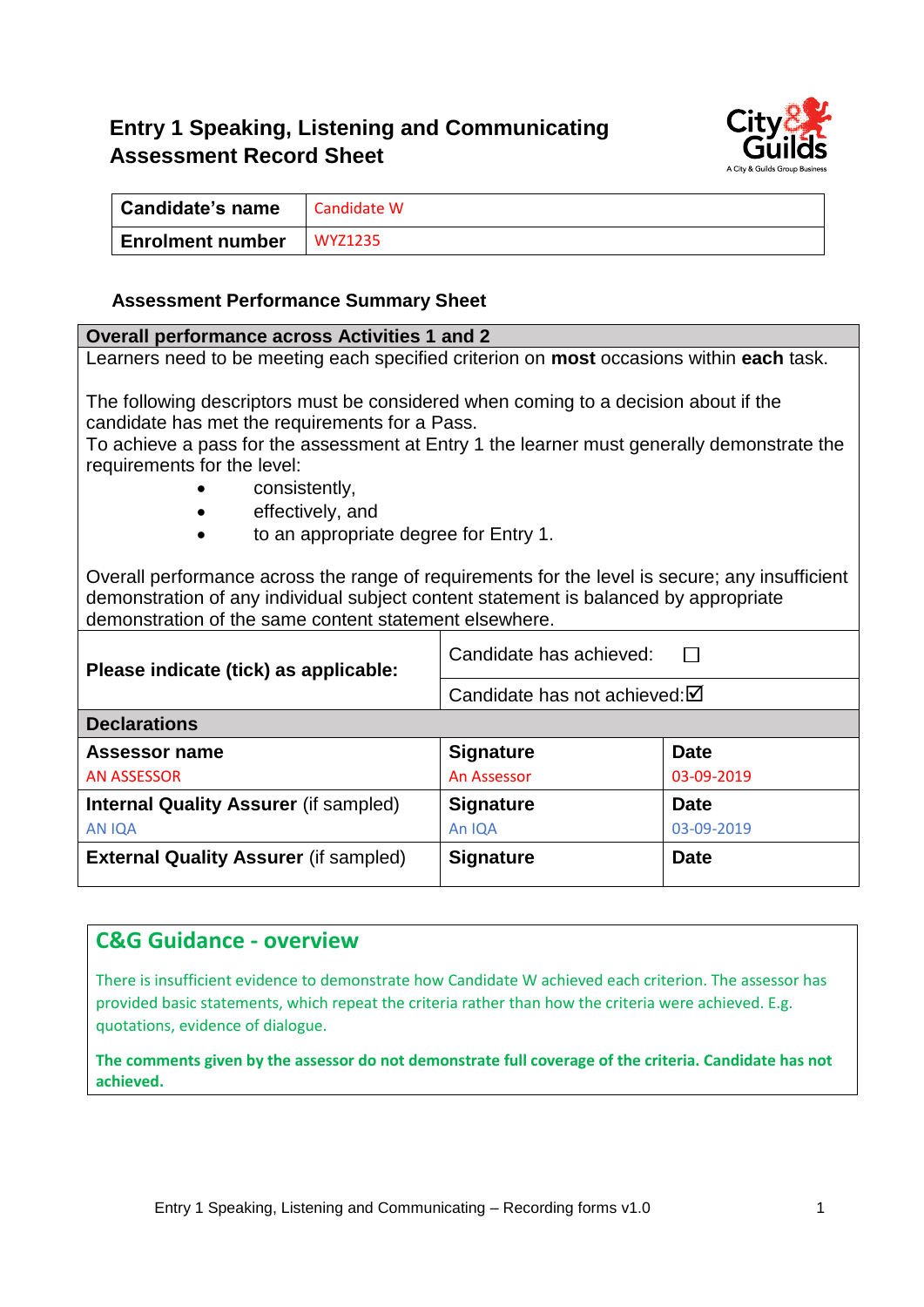

# **Entry 1 Speaking, Listening and Communicating Evidence Sheet**

Activity 1 - Activity involving instructions

| Candidate's Name | Candidate W |             |       |
|------------------|-------------|-------------|-------|
| Date of activity | 03-09-2019  |             |       |
| Start time       | 09:00       | Finish time | 09:03 |

A tick in the box indicates that the assessor has confirmed that the candidate has adequately demonstrated the criterion. The assessor should write down some examples that the candidate has used to demonstrate the skills.

| Summary of the activity including any prompting:<br>Phoning the doctor.                          |                                                                        |                                                                                                                |                    |  |
|--------------------------------------------------------------------------------------------------|------------------------------------------------------------------------|----------------------------------------------------------------------------------------------------------------|--------------------|--|
| <b>Confirm that the candidate:</b>                                                               | Overall comments and quotes to show how candidate<br>met the criteria: |                                                                                                                |                    |  |
| SCS3. Followed single step<br>instructions                                                       | $\Box$                                                                 | W phoned the doctor and made an appointment for Friday<br>at 5pm.<br>W followed single step instructions well. |                    |  |
| SCS1. Stated the names of the<br>letters of the alphabet (for three<br>words)                    | □                                                                      | W stated the names of the letters of the alphabet.                                                             |                    |  |
| SCS4. Made request using<br>appropriate terms and register                                       |                                                                        | W made a request appropriately.                                                                                |                    |  |
| SCS2. Identified and extracted<br>the main information from short<br>statements and explanations | $\Box$                                                                 | W extracted information and told me his appointment was<br>on Friday at 5pm.                                   |                    |  |
| <b>Candidate</b>                                                                                 |                                                                        | <b>Signature</b>                                                                                               | <b>Date</b>        |  |
| <b>CANDIDATE W</b>                                                                               |                                                                        | Candidate W                                                                                                    | 03-09-2019         |  |
| Assessor name<br><b>AN ASSESSOR</b>                                                              |                                                                        | <b>Signature</b><br>An Assessor                                                                                | Date<br>03-09-2019 |  |

## **C&G Commentary – Activity 1**

The candidate may have achieved Activity 1 but there are no quotes to support this. The assessor has repeated the assessment criteria but, apart from the last statement, there is no further detail. This report is not acceptable.

- There is no evidence of what instructions were given and how the candidate followed them.
- Which letters of the alphabet did the candidate say or which words did they spell out?
- What was the request made by the candidate?
- There is no need to repeat the criteria, a simple 'he told me his appointment was on Friday at 5pm' provides the information required.